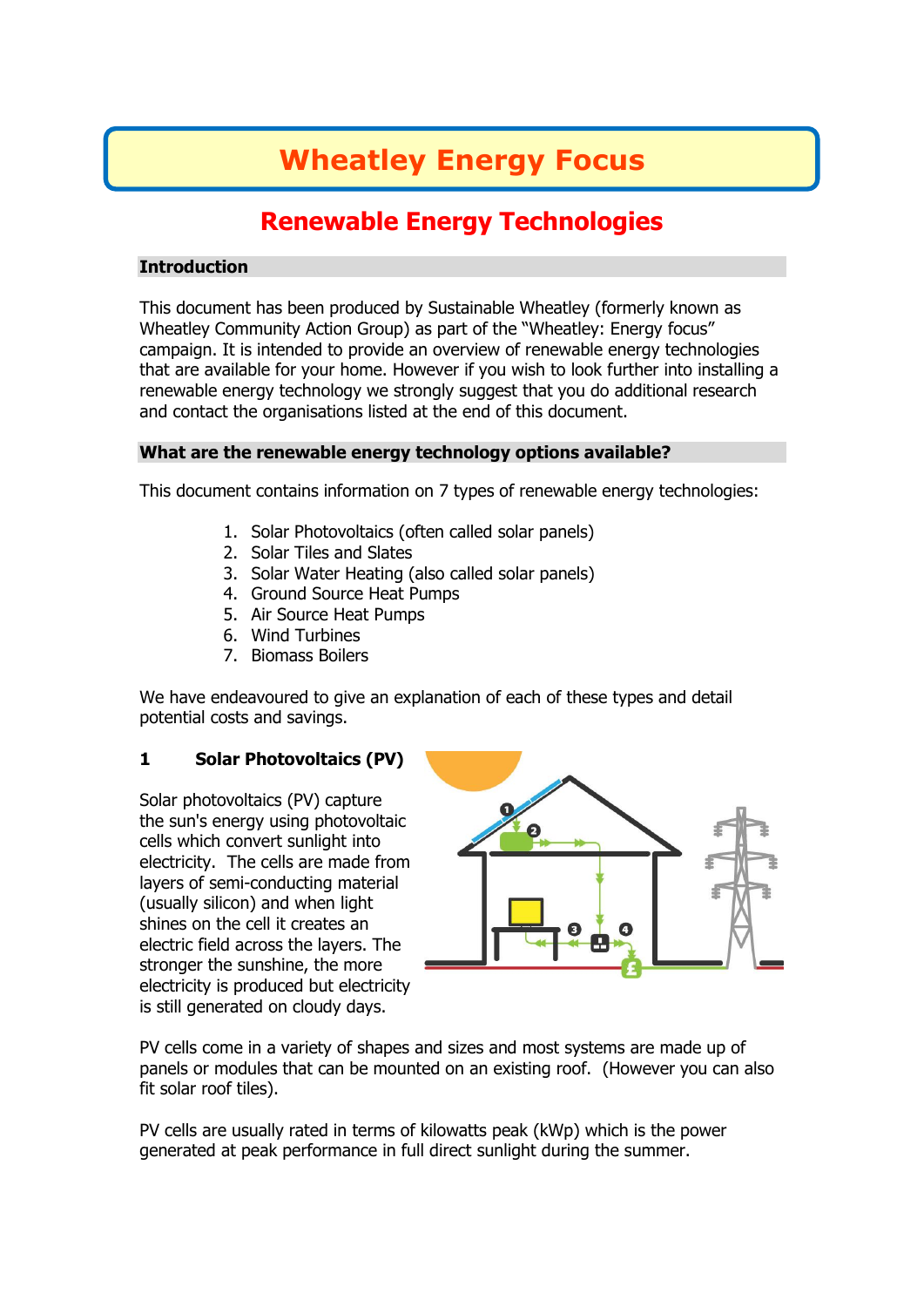A 3.5 kWp system can generate around 3,000 kilowatt hours of electricity a year – about three quarters of a typical household's electricity needs. Via the Feed-in-Tariff (FIT) scheme you will get paid for both the electricity you generate and use, and for what you don't use and therefore export to the grid. Based on the current FIT you could generate savings and income of around  $£635<sup>1</sup>$  a year.

### **2 Solar Roof Tiles and Slates**

Solar roof tiles are designed to be used in place of ordinary roof tiles. A system made up of solar tiles will typically cost around twice as much as an equivalent solar panel system. (Although you will save the money you would have spent on roof tiles or slates). Solar tile systems are not normally as cost-effective as panel systems, and are usually only considered where panels are not considered appropriate for aesthetic or planning reasons.





# **3 Solar Water Heating**

Solar water heating systems use solar panels fitted to the roof to collect heat from the sun to heat up water which is stored in a hot water cylinder. The system could provide most of your hot water in the summer, but much less during colder weather (A boiler or immersion heater can be used as a back up to heat the water further).

Most conventional boiler and hot water cylinder systems are compatible with solar water heating. But if your boiler is a combination boiler (combi) and you don't currently have a hot water tank, a solar hot water system may not be suitable. If a

1

 $^1$  Based on a 3.5 kWp solar PV system eligible for a generation tariff of 15.44 p/kWh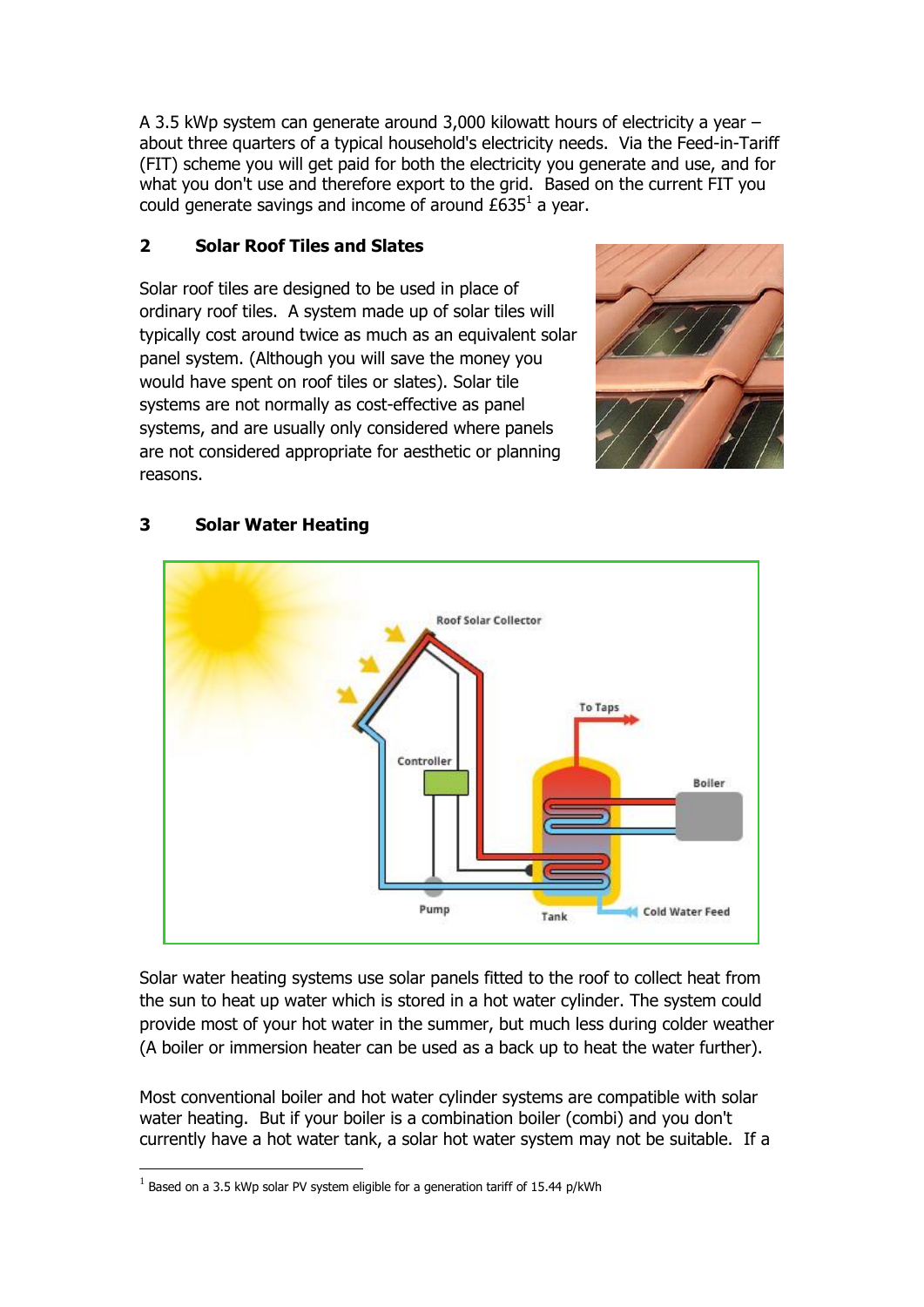dedicated solar cylinder is not already installed then you will usually need to replace the existing cylinder, or add a dedicated cylinder with a solar heating coil.

If the water would otherwise have been heated by electricity at 13 pence per kWh, a saving of 1750 kWh would be worth about £225. If the alternative heating was by mains gas, the saving might be around  $£75 - £100$ .

# **4 Ground Source Heat pumps**

Ground source heat pumps circulate a mixture of water and antifreeze around pipes (called a ground loop) which are buried in the garden. Heat from the ground is absorbed into the fluid and then passed through a heat exchanger into the heat pump.

This heat is used to heat radiators, under-floor heating systems, warm air heating systems and hot water in your home. The cooled ground-loop fluid passes back into the ground where it absorbs further energy from the ground in a continuous process. The ground stays at a fairly constant temperature under the surface, so the heat pump can be used throughout the year – even in the middle of winter.



The length of the ground loop depends on the size of your home and the amount of heat you need. Longer loops can draw more heat from the ground, but need more space to be buried in. If space is limited, a vertical borehole can be drilled instead.

The heat pumps need electricity to run, but the heat they extract from the ground is constantly being renewed naturally. Running costs will depend on a number of factors - including the size of your home and how well insulated it is.

As ground source heat pumps are better suited to relatively low-temperature underfloor heating, they are easiest to implement in new houses where it can be designed in as part of the plans.

## **5 Air source Heat Pumps**

Heat from the air is absorbed at low temperature into a fluid. This fluid then passes through a compressor where its temperature is increased, and transfers its higher temperature heat to the heating and hot water circuits of the house.

There are two types of air source heating systems.

- Air-to-air systems provide warm air, which is circulated by fans to heat your home.
- Air-to-water systems heat water to provide heating to a building through radiators or an under-floor system. Unlike ground source heat pumps there are no additional costs for the heat collection system. An air source heat pump is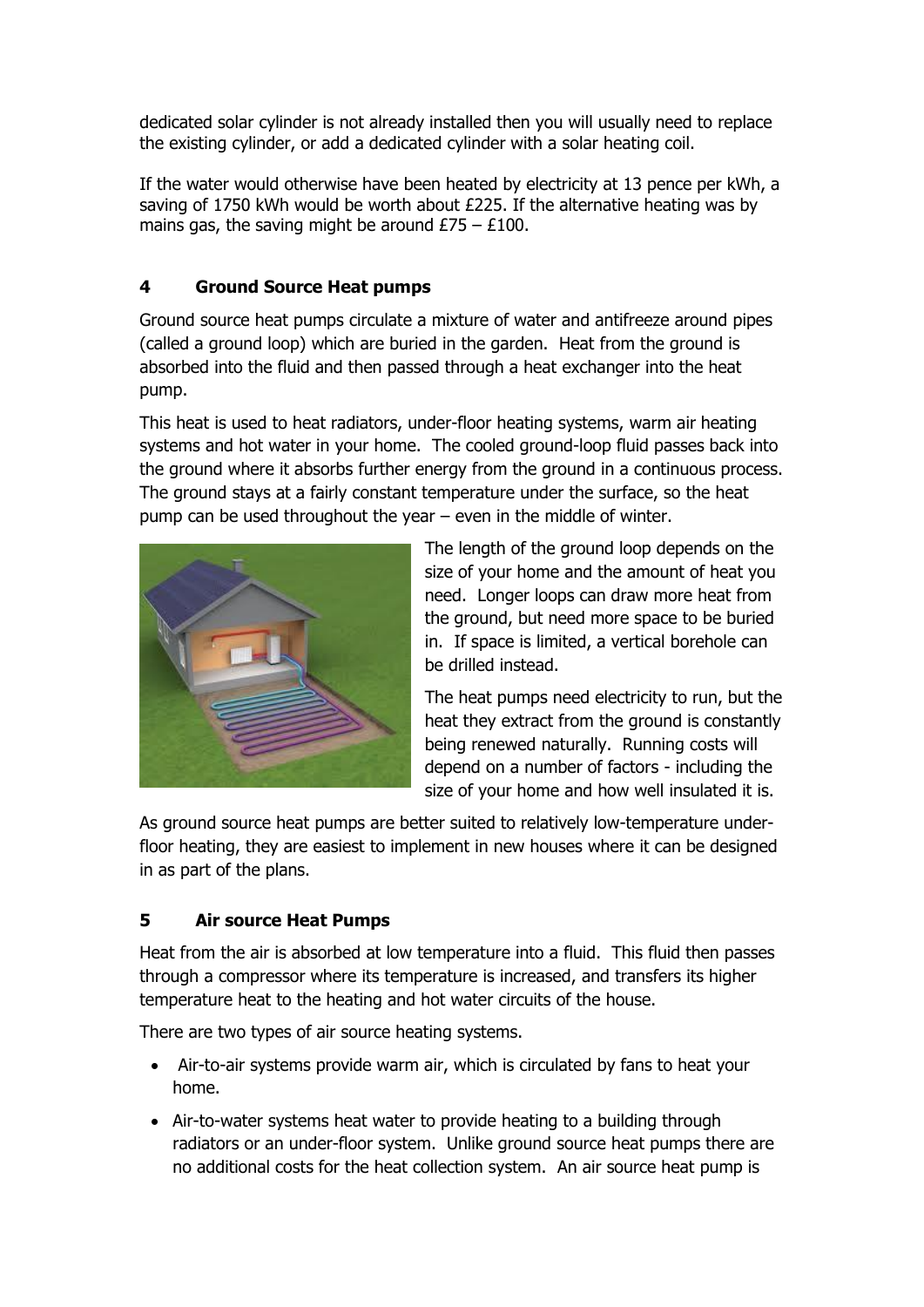| <b>Heat Pump Savings</b>  |                                            |  |
|---------------------------|--------------------------------------------|--|
| <b>Existing</b><br>system | <b>Expected</b><br>savings pa <sup>2</sup> |  |
| Electricity               | £380 - £610                                |  |
| Oil                       | £80 - £310                                 |  |
| Solid                     | £100 - £330                                |  |
| Gas                       | £100 - £130                                |  |

obviously only feasible where there is a suitable place to put the outside 'evaporator' unit.

> The system will pay for itself much more quickly if it's replacing an electricity or coal heating system. Heat pumps may not be the best option for homes using mains gas however combining the installation with other building work can reduce the cost of installing the system.

#### **6 Wind Turbines**

Wind turbines harness the power of the wind to generate electricity. When the wind blows, the blades are forced round, driving a generator which generates electricity. The stronger the wind, the more electricity produced. Forty percent of all the wind energy in Europe blows over the UK, making us an ideal country for domestic turbines (known as 'microwind' or 'smallwind' turbines). Wind turbines work best in exposed locations, without turbulence caused by obstacles such as trees or buildings.



There are two types of domestic-sized wind turbine:

- 1. Pole mounted: these are free standing and are erected in a suitably exposed position, often these are around 5 kW to 6 kW in size.
- 2. Building mounted: these are smaller than mast mounted systems and can be installed on the roof of a home where there is a suitable wind resource. Often these are around 1 kW to 2 kW in size.

Wind turbines are eligible for the feed in tariff. However if your turbine is not connected to the local electricity grid (known as [off grid\)](http://www.energysavingtrust.org.uk/Generating-energy/Getting-started-with-renewables/Off-grid) unused electricity can be stored in a battery for use when there is no wind.

Unfortunately domestic small scale wind turbines would not be suitable for property in Wheatley as the average wind speed in this area is below 5 metres per second.

#### **7 Biomass boilers**

<u>.</u>

 $^2$  The savings depend on the efficiency of the heat pump, and this depends on the temperature difference between the heat "source" (the outside air), and the heat "sink" (the inside air). The lower the temperature difference, the higher the efficiency, and the better the savings.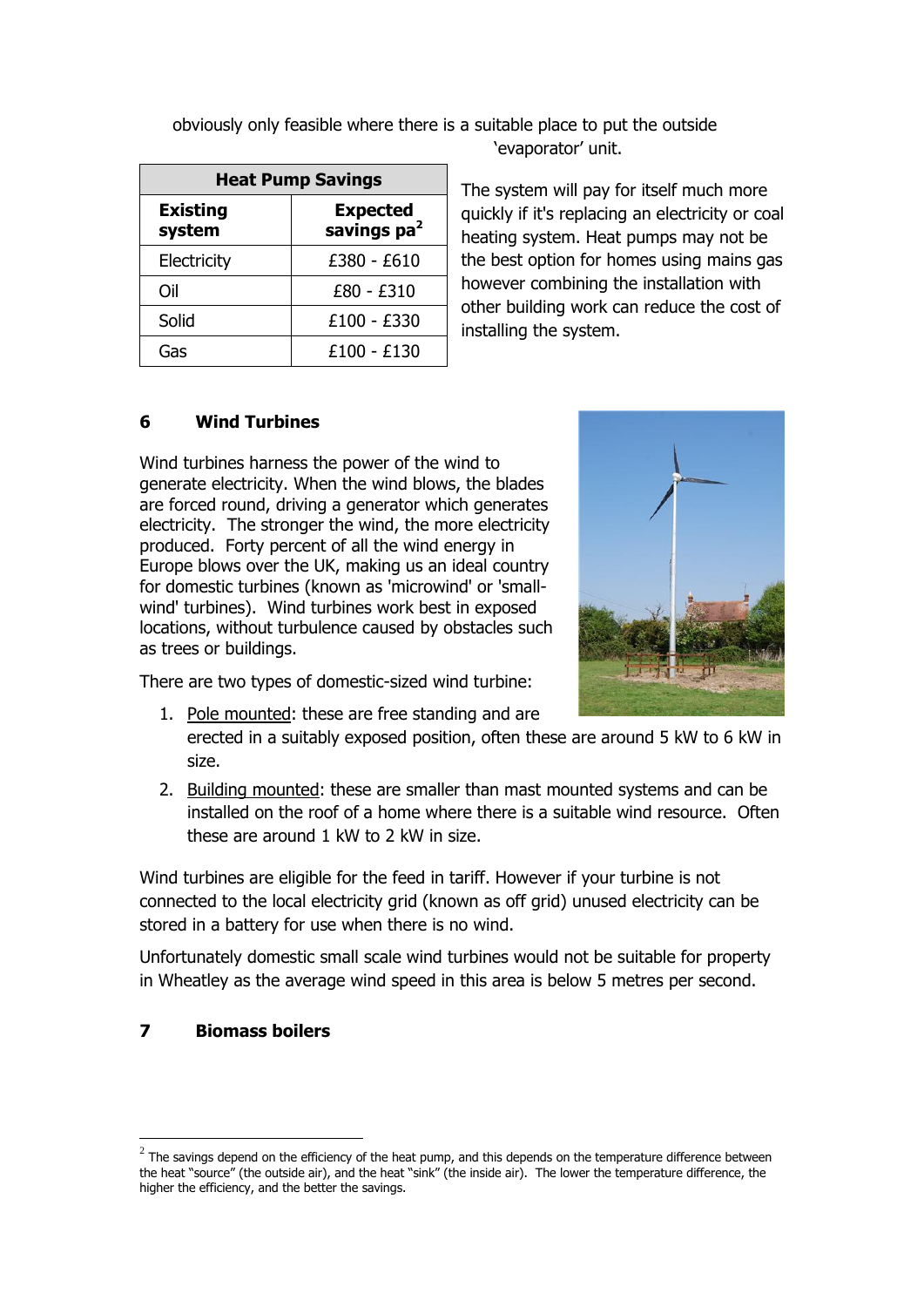Wood-fuelled heating systems, also called biomass systems, burn wood pellets, chips or logs to provide warmth in a single room or to power central heating and hot water boilers.

A wood burning stove burns logs or pellets to heat a single room - and may be fitted with a back boiler to provide water heating as well. Wood burning stoves with a back boiler can provide most of the required domestic hot water in a house. Larger models are capable of supporting domestic central heating systems and are more cost effective.



A biomass boiler burns logs, pellets or chips, and is connected to a central heating and hot

water system. (Wood chips and pellets<sup>3</sup> can be fed automatically into the boiler from a hopper, and only require the ash removed every few days, or in some cases a few times a year).

| <b>Biomass Boiler Savings</b> |                               |  |
|-------------------------------|-------------------------------|--|
| <b>Fuel replaced</b>          | <b>Expected</b><br>savings pa |  |
| Electricity                   | £580                          |  |
| Oil                           | £280                          |  |
| <b>LPG</b>                    | £720                          |  |
| Coal                          | £300                          |  |
| Gas                           | £100                          |  |

The table shows how much you could save by installing pellet central heating in a typical three-bedroom semi-detached house with basic insulation:

These savings are assuming that there is a constant source of wood fuel available and that there are appropriate storage facilities.

#### **What about financial help?**

<u>.</u>

#### **Renewable Heat Premium Payment? (RHPP)**

This is a UK Government scheme designed to help you afford renewable energy technologies for your home. Phase 2 of this scheme runs from 1 May 2012 to 31 March 2013 subject to available funding. The amount received depends on the technology purchased.



It is a condition of the grant that you agree to provide data (with the metering equipment provided) to Department of Energy and Climate Change (DECC) to enable

 $^3$  Pellets provide more energy per unit weight than wood chips or logs, partly because they have been dried to reduce the water content. This is typically 8% against the 22% or so normal for untreated wood.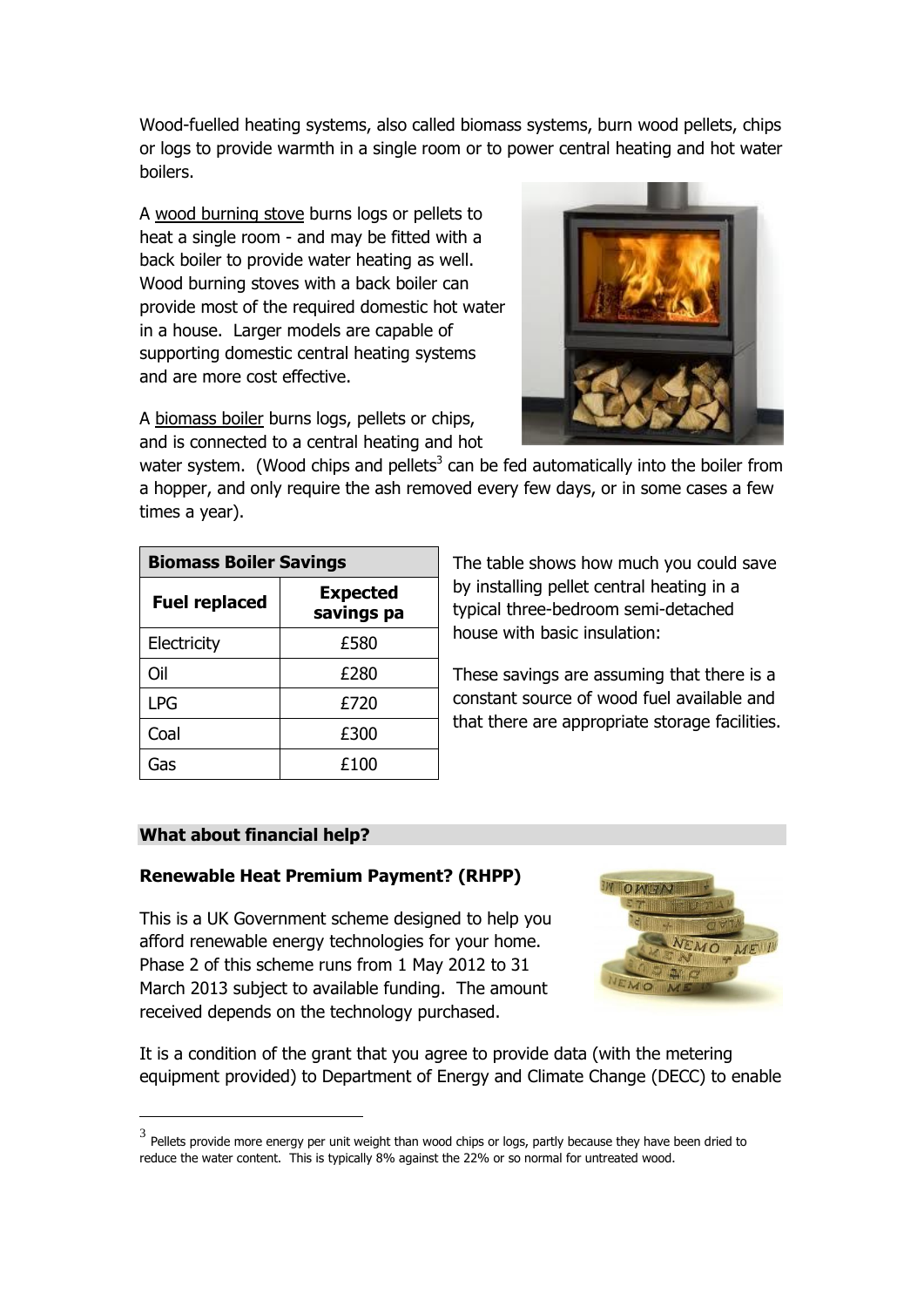them to evaluate performance. It is also a mandatory requirement that you submit information about how the technology you have installed is performing via online surveys. Refusal to do so will result in your grant being withdrawn or reclaimed.

How you currently heat your home will depend on which technologies you are able to apply for a grant for. For example;

- If you have recently removed a mains gas heating system or currently heat your home with mains gas, you are only eligible to apply for solar thermal
- If you currently rely on oil, liquid gas, solid fuel or electricity then you could also apply for air-to-water heat pumps, ground-source or water-source heat pumps and biomass boilers.

#### **Renewable Heat Incentive (RHI)**

The Renewable Heat Incentive (RHI) is another UK Government scheme set up to encourage uptake of renewable heat technologies among householders, communities and businesses. It is the first of its kind in the world. The main thrust of the scheme



concerns domestic central-heating boiler replacements. The tariffs are therefore aimed at reimbursing the extra cost of renewable technologies compared to buying a replacement boiler.

The domestic element of the RHI is expected to be introduced in the summer of 2013 following the Government consultation published in September 2012.

The key proposals in the consultation are:

1

- Indicative tariff ranges for air source heat pumps  $(6.9 11.5 \text{ p/kWh})$ , biomass boilers (5.2 - 8.7 p/kWh), ground source heat pumps (12.5 - 17.3 p/kWh) and solar thermal technologies (17.3 p/kWh).<sup>4</sup>
- Payments are given for householders over seven years for each kWh of heat produced for the expected lifetime of the renewable technology and based on deemed heat usage.
- Tariff levels to be set to provide a better return for householders living off the gas grid.
- Minimum energy efficiency measures must be in place to be eligible for payments

 $^4$  The equipment must be Microgeneration Certification Scheme certified (government-backed consumer code of conduct - see next page for more detail) and meet the relevant required standards including specific emission limits for biomass systems.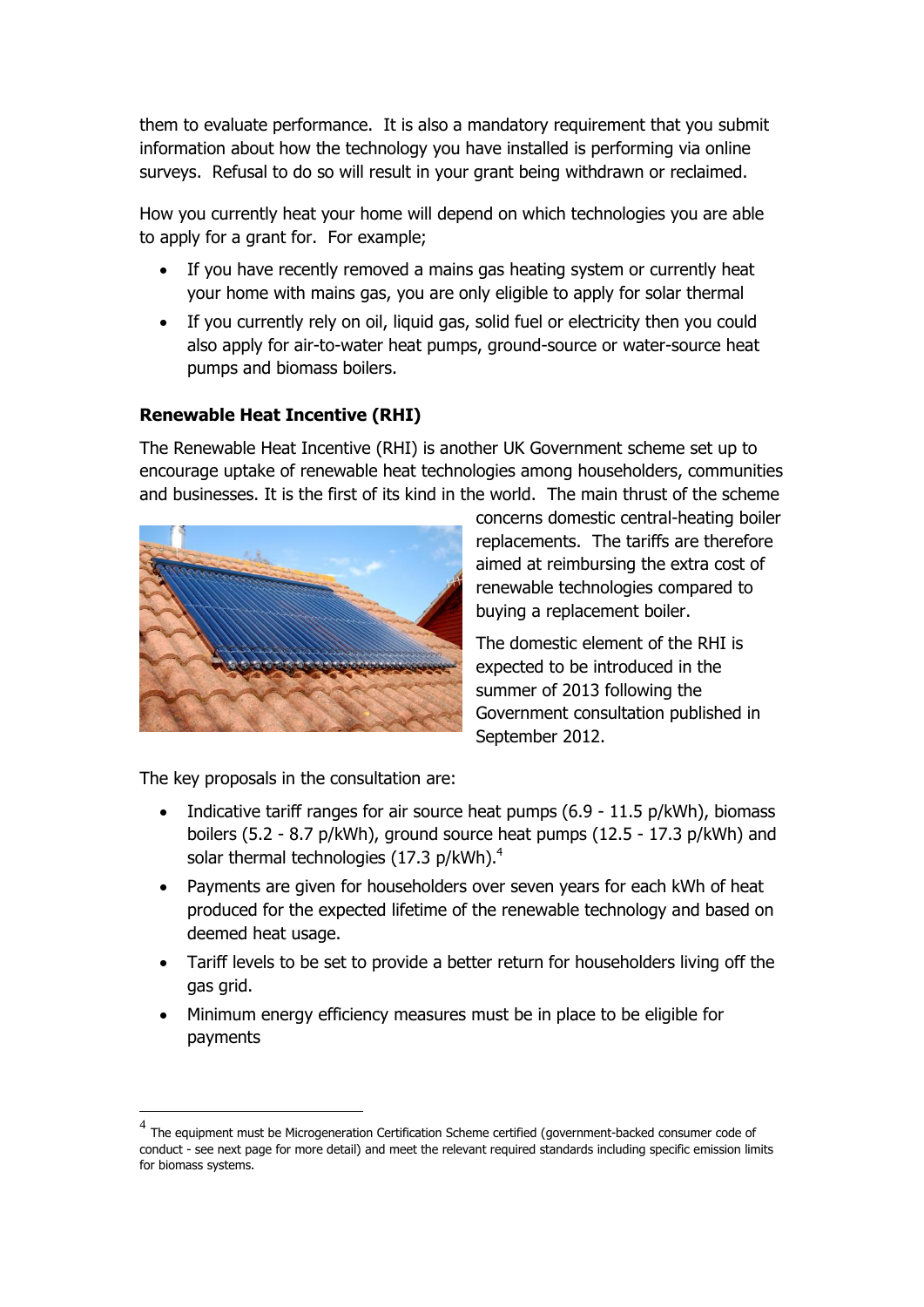In addition, the UK government are proposing that consumers who have installed a renewable heat installation since 15 July 2009 will also be eligible to apply for the domestic RHI.

# **Feed in tariffs (FIT)**

Feed-In Tariffs (FIT) were introduced on 1 April 2010 to help increase small-scale (up to 5 Megawatts) electricity generation in the UK. The FIT is a guaranteed payment from your electricity supplier (not the Government) for the electricity generated and used as well as a guaranteed payment for unused surplus electricity

they can be exported back to the grid. The payments are guaranteed for 25 years for solar PV and 20 years for wind and are fixed at the time of installation (indexed for inflation). The payments are tax free.

The tariff levels were originally calculated to offer 5 - 8% return on initial investment. In Autumn 2011, it became clear that the level of uptake for PV panels was far higher than expected and so the Government announced a



reduction in tariffs (called "degression") for all installations commissioned or registered after 12 December 2011. Existing installations would continue to receive the originally contracted rate.

Since April 2012 properties installing solar PV must have Energy Performance Certificate ratings of at least D in order to get the full tariff; otherwise they will get just 9p per kWh. However, this requirement does *not* apply to other technologies.

The Energy Saving Trust has a simple [calculator](http://www.energysavingtrust.org.uk/Generate-your-own-energy/Cashback-Calculator) to allow you to estimate how much you would get under the Feed-in Tariff.

For a household to be eligible for the [Feed-In Tariff,](http://www.energysavingtrust.org.uk/Generating-energy/Getting-money-back/Feed-In-Tariffs-scheme-FITs) [Renewable Heat Premium](http://www.energysavingtrust.org.uk/Generating-energy/Getting-money-back/Renewable-Heat-Premium-Payment-Phase-2) [Payments](http://www.energysavingtrust.org.uk/Generating-energy/Getting-money-back/Renewable-Heat-Premium-Payment-Phase-2) or [Renewable Heat Incentive,](http://www.energysavingtrust.org.uk/Generating-energy/Getting-money-back/Renewable-Heat-Incentive-RHI) both the system and the installer will have to be accredited under the Microgeneration Certification Scheme (MCS) or Solar Keymark Scheme

#### **Microgeneration Certification Scheme (MCS)**

Set up by the Renewable Energy Association, this is a government-backed consumer code of conduct, approved by the Office of Fair Trading (OFT).

All MCS-certified installers must belong to an OFT-backed consumer code-of-conduct scheme, and the Renewable Energy Assurance Listed (REAL) Assurance Scheme is currently the only one available. The scheme ensures a level of protection against the standard of service that you receive.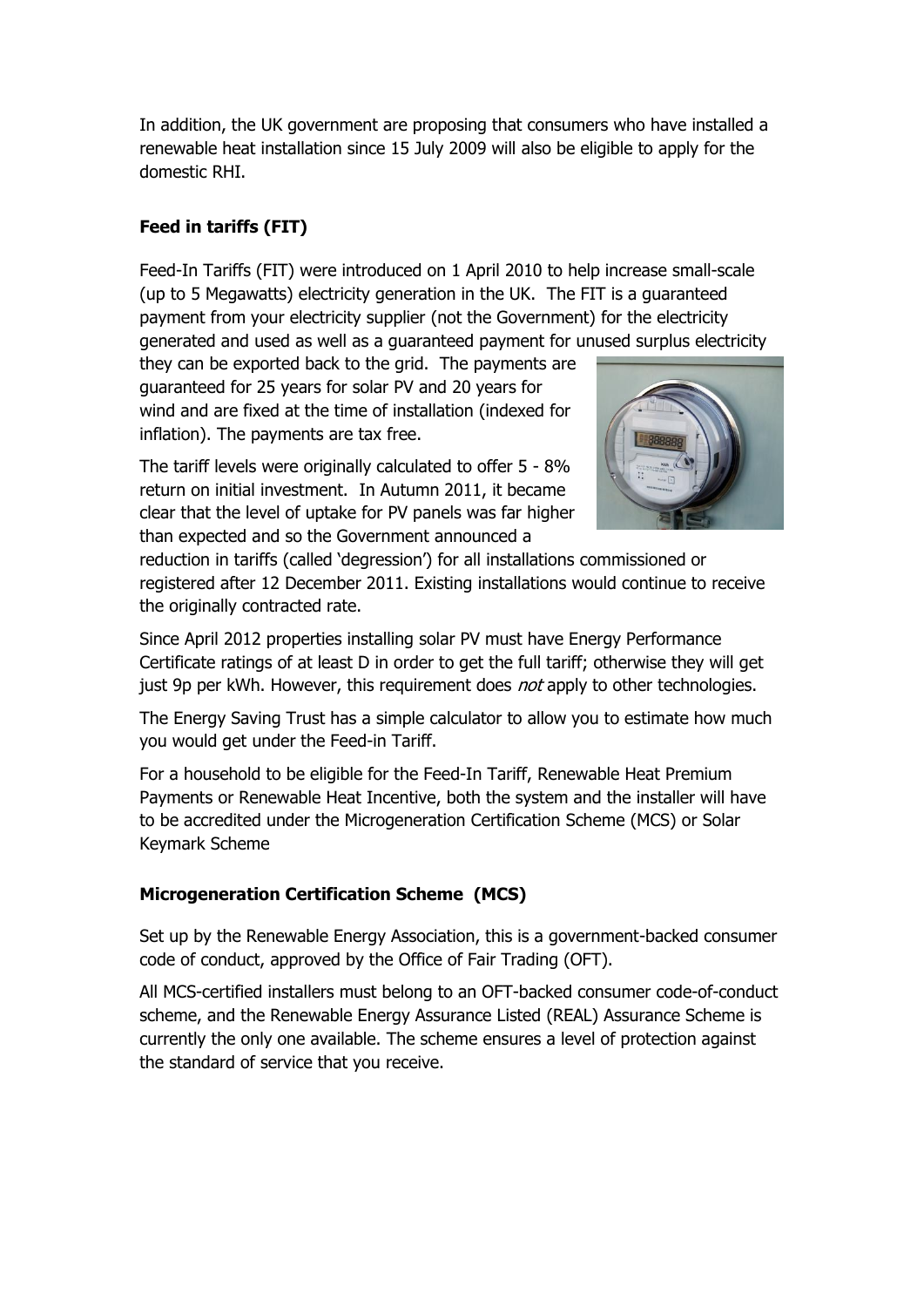#### **Planning**

Some properties, such as listed buildings and those in the Wheatley Conservation area may need planning permission. It is worth checking whether or not you do require consent before going ahead with an installation.

| <b>Renewable Technologies - Financial Summary</b>      |                                                                                                              |                                                                                                                                                    |                                                                                                                            |                                                                                                                                 |
|--------------------------------------------------------|--------------------------------------------------------------------------------------------------------------|----------------------------------------------------------------------------------------------------------------------------------------------------|----------------------------------------------------------------------------------------------------------------------------|---------------------------------------------------------------------------------------------------------------------------------|
| <b>Renewable</b><br><b>Energy</b><br><b>Technology</b> | <b>Renewable</b><br><b>Heat</b><br><b>Premium</b><br><b>Payment</b>                                          | <b>Estimated</b><br><b>Cost of</b><br><b>Installation</b><br>(All including 5%<br>VAT)                                                             | <b>Feed in Tariff:</b><br><b>installations</b><br>occurring<br>from April<br>2012 to<br>March 2013 <sup>5</sup><br>(p/kWh) | <b>Proposed</b><br><b>Renewable</b><br><b>Heat Incentive</b><br>payments to be<br>launched in<br><b>Summer 2013.</b><br>(p/kWh) |
| Solar<br>thermal hot<br>water                          | £300                                                                                                         | £4,800                                                                                                                                             | N/A                                                                                                                        | 17.3                                                                                                                            |
| Air source <sup>6</sup><br>heat pump                   | £850                                                                                                         | £6,000 to £10,000                                                                                                                                  | N/A                                                                                                                        | $6.9 - 11.5$                                                                                                                    |
| Ground-<br>source or<br>water-source<br>heat pump      | £1,250                                                                                                       | £9,000 to £17,000                                                                                                                                  | N/A                                                                                                                        | $12.5 - 17.3$                                                                                                                   |
| <b>Biomass</b><br>stove and<br>boiler                  | £950<br>(Stoves<br>without a<br>back-boiler to<br>provide<br>central<br>heating<br>would not be<br>eligible) | Pellet stove £4,500<br>(incl installation)<br>Log stove £800 -<br>£2,000 (incl<br>installation)<br>Pellet boiler<br>£11,500 (incl<br>installation) | N/A                                                                                                                        | $5.2 - 8.7$<br>(Stoves without<br>a back-boiler to<br>provide central<br>heating would<br>not be eligible)                      |
| Solar PV                                               | <b>NA</b>                                                                                                    | *£7,600                                                                                                                                            | 15.44<br>(registered<br>from $1/11/12$ )                                                                                   | Not included                                                                                                                    |
| Wind<br>Turbines                                       | N/A                                                                                                          | Roof-mounted<br>£2,000<br>2.5kW pole-<br>mounted £15,000<br>6kW pole-mounted<br>system £22,500                                                     | 21<br>(registered<br>from $1/12/12$ )                                                                                      | N/A                                                                                                                             |

**\***Costs for solar PV have fallen significantly over the last year. The energy Savings Trust recommends getting quotes from at least three installers.

1

 $<sup>5</sup>$  The data in the tables above is believed to be correct as of November 2012 and is based on publicly</sup> available information

 $6$  Only air-to-water pumps and only for heating (not heating and cooling)